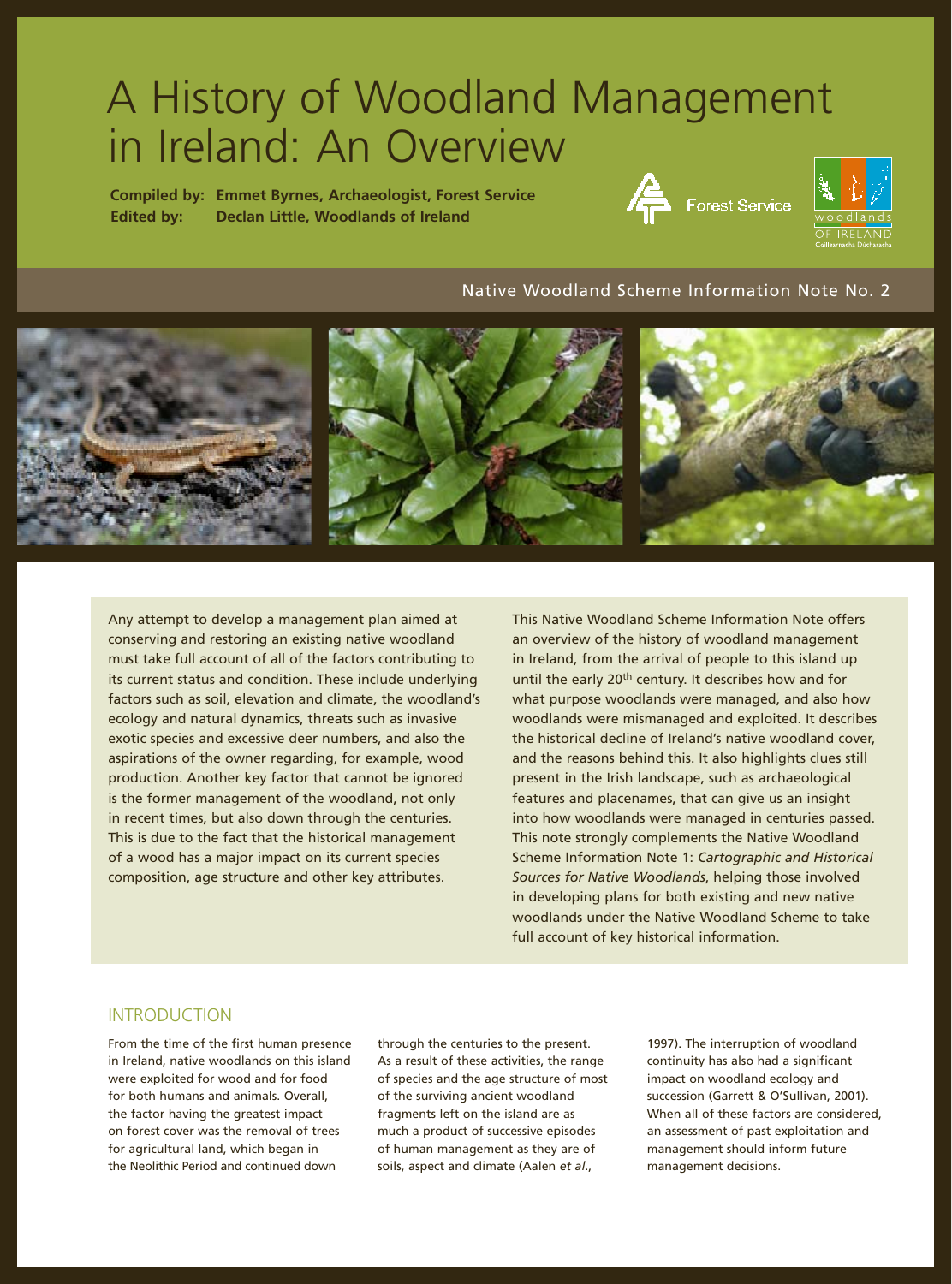

**Fig.1: Bowl barrows which date to the Bronze Age may be encountered in old woodlands and the appropriate measures should be adopted to ensure that they are not damaged during forest operations. This barrow is located at Carrowreagh, Co. Laois. (Photo courtesy of the Department of the Environment, Heritage and Local Government).**



# WOODLAND DEVELOPMENT AND HUMAN IMPACT

#### **The end of the Ice Age and the dawn of the Post-Glacial Period**

As has been discussed in much greater detail elsewhere (Mitchell & Ryan, 1997), the environment which the earliest humans in Ireland encountered was one of marked difference from that of the preceding Pleistocene Era. The extreme cold at the end of the Ice Age, *i.e. c.*10,000 BC, effectively killed off much of the Pleistocene flora and fauna.

The post-glacial landscape gradually changed from open tundra to one dominated by forests of Scots pine, hazel and birch, with breaks in the canopy in forest glades, along the banks of rivers and on the edges of the intervening expanses of lake and bog (Smith, 1992; Cooney & Grogan, 1994).

#### **The Mesolithic (7,000-4,000 BC) and Neolithic (4,000-2,300 BC) Periods**

Over the next three millennia, the improving climate resulted in a change in the composition of these forests. By around 6,500 BC, oak and elm had begun to overshadow Scots pine and hazel, with the former pushed onto the drier and sandier soils. Alder, ash and yew were also present, but not in significant quantities. The activities of the first humans, who arrived *c.*7,000 BC, are believed to have had a minimal effect on tree cover, as these people preferred instead to avail themselves of the wide range of plant and animal food resources the woodland produced and sheltered (Aalen *et al*., 1997). However, some larger timbers were undoubtedly felled and utilised. For example, it has been speculated that a large concave wooden plank of aspen or poplar, discovered in the mudflats of the Shannon estuary and dating from 4,779- 4,551 BC (*i.e.* during the Late Mesolithic Period) is from a dug-out canoe, although a natural origin has not been ruled out (O'Sullivan, 1997; O'Sullivan, 2001).

From 5,000 to 4,000 BC, the percentage of the Irish landscape under tree cover continued to rise. The taller deciduous species – particularly oak – became increasingly dominant, but the proportion of alder also rose significantly as Scots pine went into decline. Alder was especially suited to periodically or permanently flooded areas, such as the fringes of lower wetlands, where the wet conditions enabled the species to establish large colonies. Many of these colonies subsequently evolved into fen woodland (Mitchell & Ryan, 1997).

Between 5,000 and 4,000 BC, an increase in grass and herb pollen associated with disturbance is also evident in pollen cores taken from Ireland and across northwest Europe. This phenomenon was first recognised by the Danish scholar Johannes Iversen and is taken as an indicator for a major phase of forest clearance. He dubbed the process *landnam*, after the Old Norse word for 'settlement', and linked it to the gradual adoption of agriculture across the European continent.

As these changes also coincided with a major percentage drop in elm pollen, it was thought that this 'elm decline' was anthropogenic, *i.e.* brought about by human activity. The species is indicative of fertile soils and its dried leaves are also known to be nutritious for cattle, sheep and goat fodder. In fact, elm leaves continued to be put to this use well into the 19<sup>th</sup> century in Sweden (Hakan, 2003). More recently, however, it has been recognised that the picture is far more complex, and the model has been somewhat refined. It is now believed that a pandemic elm disease occurred throughout Europe around the same time as the beginning of farming, with early farmers capitalising on the pathogen-generated clearances rather than being wholly responsible for them.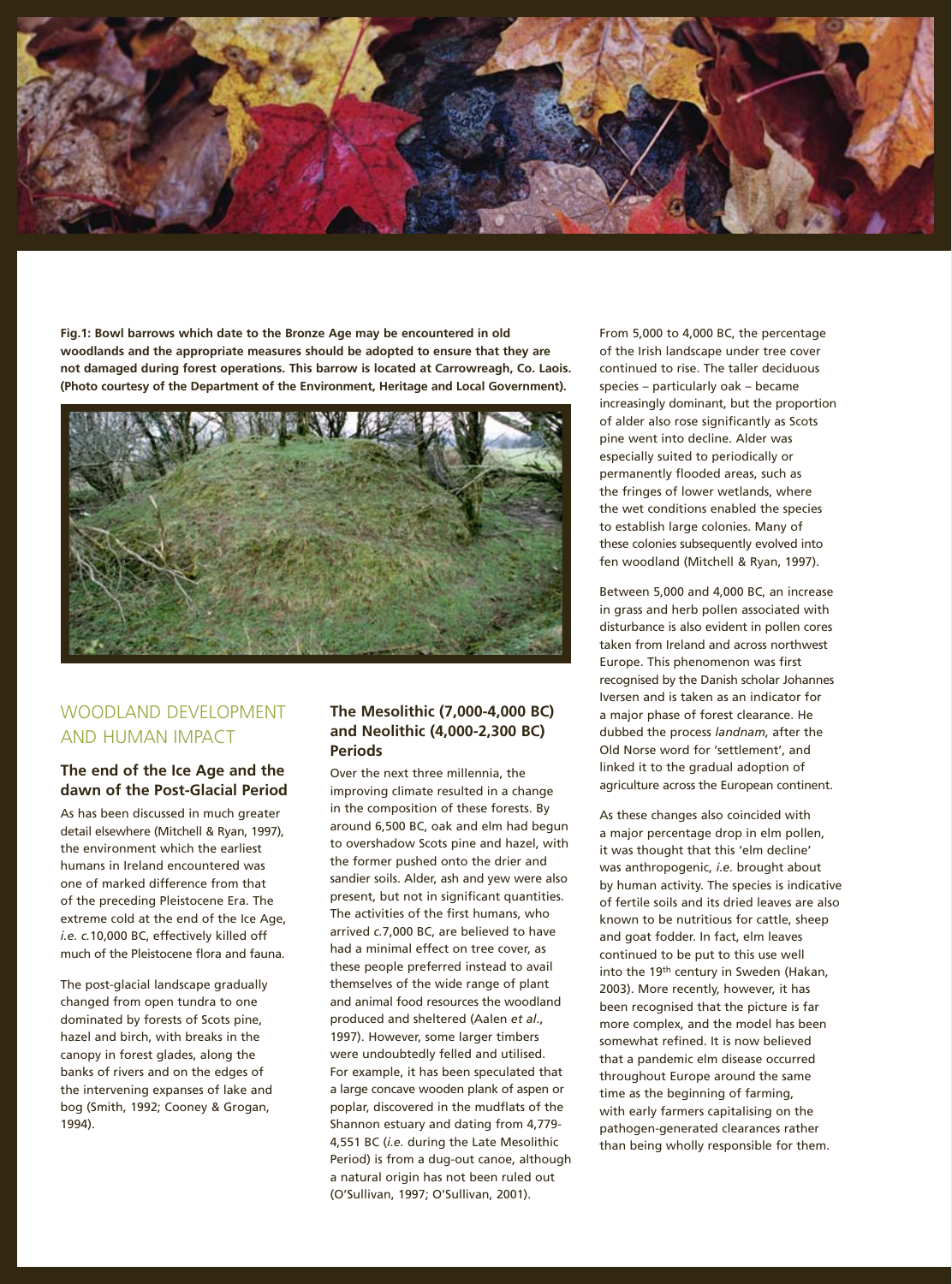

Either way, the pollen record indicates increasing forest clearance and decline in Ireland from 4,000 BC onwards, coinciding with the arrival of the first Neolithic farmers on the island. It is important to note that clearances weren't necessarily permanent – phases with forest regeneration often occurred, followed later on by further incidences of clearance. As on any premodern farm, the uses of the timber arising from clearance were many. Particularly good examples are the radially split oak timbers used in the construction of Early Neolithic palisade fences and rectangular houses recorded at Thornhill, Co. Derry, Corbally, Co. Kildare, and Tankardstown, Co. Limerick (Logue, 2003; Purcell, 2002; Gowen, 1988).

#### **The Bronze (2,300-600 BC) and Iron Ages (600 BC - 400 AD)**

Throughout the Bronze Age and succeeding Iron Age, as the human population grew and settlement expanded, there was a corresponding demand for agricultural land and wood products. This led inevitably to increased forest clearance and a consequent decline in woodland cover. In addition to this, from *c.*3,000 BC onwards, the climate became increasingly wetter and cooler, and this stimulated the expansion of bogs, particularly upland blanket peats, with a consequent reduction in tree cover, most notably Scots pine forests along the Atlantic fringe (Mitchell & Ryan, 1997).

Examples of the wood used during these periods include a large dugout canoe made from a single oak tree. This canoe, recovered from a bog at Addergoole, Lurgan, Co. Galway, and radiocarbondated to *c.*2,500 BC, is *c.*15 m in length, offering us a glimpse of the stature of trees in the landscape at that time. Finely worked large half-split oak timbers have also been recovered from the Middle Bronze Age (1,612 BC) *togher* or plank trackway at Derrindiff, Co. Longford (Maloney *et al*., 1993a), while a pair of

intricately carved wooden paddles were recovered from the Late Bronze Age settlement at Clonfinlough, Co. Offaly (*c.*917-899 BC) (Maloney *et al*., 1993b).

Coppiced hazel rods, woven into hurdles, were also used in the construction of the Late Bronze Age trackway at Derryoghil, Co. Longford (Raftery, 1994). At Corlea, also in Co. Longford, an Iron Age trackway which extended for some 2 km across the bog and dendrochronologically dated to 148 BC, is estimated to have required the felling of between 200 and 300 large oak trees for the transverse sleepers and a similar number of trimmed birch logs, some more than 10 m in length, for the longitudinal runners beneath. Over 5,000 wooden obtusely-angled pegs were also used to anchor the trackway in place. The oak timbers were for the most part radially split planks, on average 3-4m in length, up to 65 cm in width and as much as 20 cm in thickness (Raftery, 1994).

An even larger oak post was erected at the very centre of the Iron Age ceremonial structure at *Emain Macha* (Navan Fort), Co. Armagh. The post was so large that a sloping ramp, 6 m long, had to be cut into the edge of the pre-dug posthole, which was 2.8 m deep, so that it could be manoeuvred into its upright position. The post is estimated to have been 55cm in diameter and up to 13 m in height (Raftery, 1994).

## **The Early Historic (Early Christian) and Hiberno-Norse (Viking) Periods**

Forest exploitation and clearance further accelerated in the Early Historic and Hiberno-Norse Periods, a time during which many of the topographically descriptive townland names and placenames in use today originated. Irish placenames indicating woodland are particularly common (MacCoitir, 2003). Written sources dating from the period give us an even greater insight into timber use and management, especially the 8th century law tract *Bretha Comaithchesca*  or 'Laws of the Neighbourhood', which regulated the use and graduated fines for damaging or cutting down trees without permission. The laws recognised a hierarchy among tree species, with four classes of tree or bush: the *airig fedo* or nobles of the wood; *aithig fedo* or commoners of the wood; *fodla fedo* or lower divisions of the wood; and *losa fedo* or bushes of the wood (MacCoitir, 2003).

Placenames directly referring to woodland clearances or settlement within woodland are less readily identified, but might be deduced from names such as Aghavea or *Achadh Bheithe* (birch field), Ballinderry or *Baile an Doire* (homestead of the oakwood), Clonsilla or *Cluain Saileach*  (meadow or pasture of the sally/willow), Gortnahoimna or *Gort na hOmna* (field of the oak), Lisacul or *Lios an Choill* (fort of the wood), Mayo or *Maigh Eo* (plain of the yews), Tawnyinah or *Tamhnaigh an Eich* (clearing of the horse), and Tinnakilla or *Tigh na Coille* (house of the wood). Also of note is the Old Norse word for meadow *-low*. Viking rural settlements have also given rise to two town names in Co. Wicklow, one of the historically most densely wooded counties in Ireland – *Wicklow* (Viking meadow) and *Arklow*  (Arknell's meadow) (Flanagan & Flanagan, 2002). It is important to remember the role the Viking port of Dublin played in the export of timber and other commodities to the Norse settlements in Iceland and further afield.

Indigenous examples of timber use during these periods include large numbers of oak, birch and ash used in the construction of crannógs (Fig. 2) such as those at Ballinderry, Co. Offaly (Hencken, 1942) and Lagore, Co. Meath (Hencken, 1950). Wood also increased in importance for use in the manufacture of wooden vessels during this time,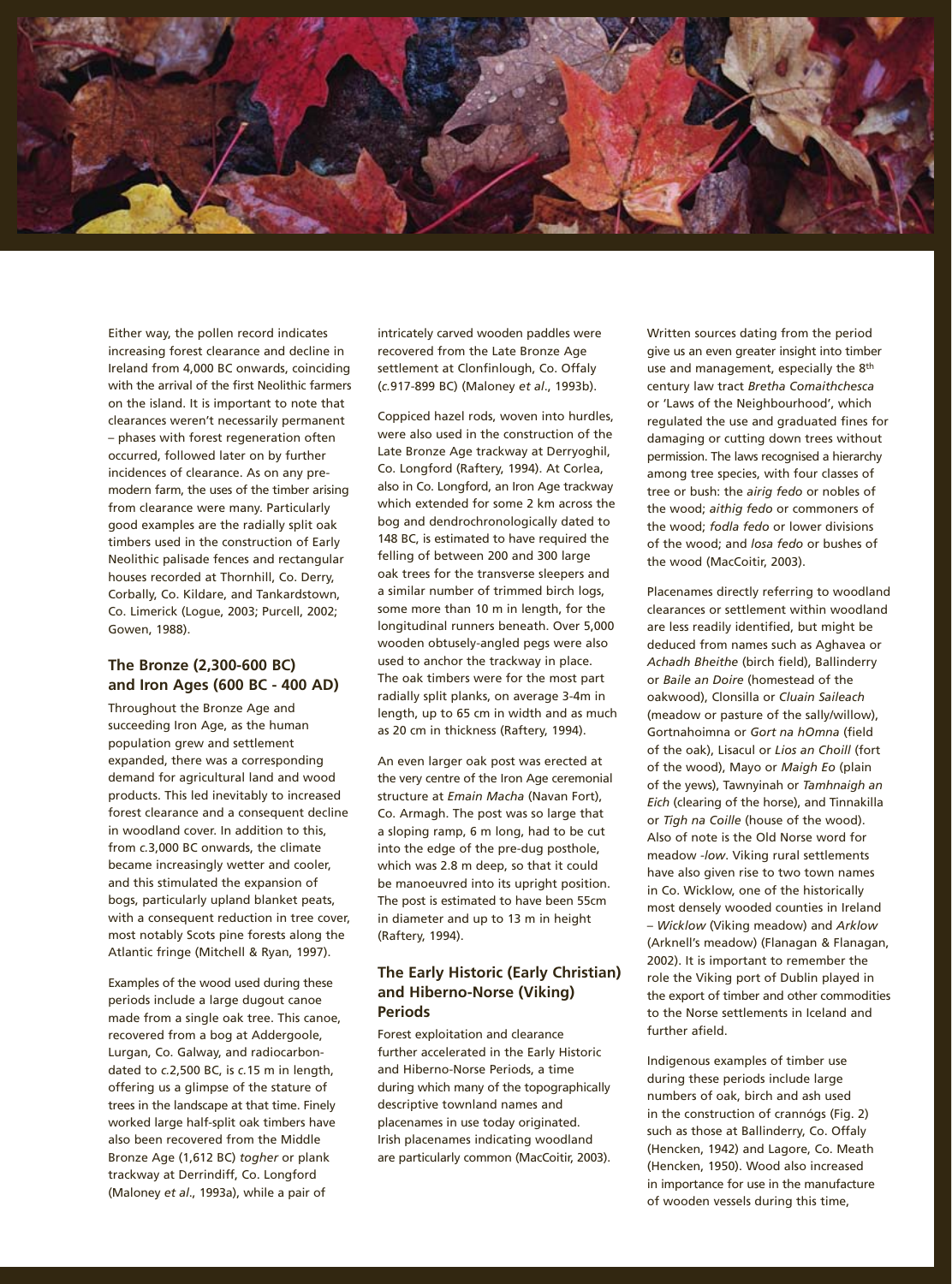

particularly as Early Historic society was largely aceramic (*i.e.* did not make pottery). A particularly fine example of a stave-built yew bucket and fragments of a lathe-turned willow bowl were recovered from the Early Historic crannóg at Ballinderry, Co. Westmeath (Edwards, 1990).

### **The Medieval Period (1169 AD - 1300 AD)**

In both Ireland and Britain, woodland exploitation continued apace in the Medieval Period following the respective Norman invasions (*i.e.* 1066 AD and 1169 AD). However, it was during this period that many of the techniques of woodland management still evident in 'ancient woodlands' and 'long establish woodlands' in both Britain and Ireland today were first developed and formalised.

There is a view held by some that, whereas the Norman lordship in England oversaw the continuation of structured woodland management, their contribution in Ireland was much more exploitative, in that timber was valued primarily as a supply of raw lumber for the English market. There is some basis for this argument. For example, there is a record that the forest of Glendalough was deforested in 1229 AD (Neeson, 1995).

Also, recent dendrochronology dating research undertaken by English Heritage on the oak timbers used in the two exceptionally fine roofs of the eastern chapels of Salisbury Cathedral has confirmed that the trees were felled in the spring of 1222 AD in the Dublin area. This precise dating supports 1224 AD records of the importation of wood from Ireland by a man called William of Dublin. It has been surmised that the Cathedral's original 13th century carpenters may have run out of home-grown timber for the roof because of a dispute between the chief carpenter Godardus and the warden of nearby Clarendon Forest, which threatened wood supplies.

The cathedral then had to import trees from Ireland in order to keep pace with stonemasons building walls to support the vaults (English Heritage comm., 2003).

While such felling was undoubtedly detrimental to Irish woodlands, the issue cannot be dismissed as simply as that. Despite at least one attempt to impose it in 1219 AD, English Forest Law, with its system of title, leases, courts, fines and use prescriptions, was never effective in Ireland. Instead, like the country in general, Irish forests outside of those areas where the Norman control was sufficiently strong to effect local changes related to Forest Law, remained much as they were before the arrival of the Normans.

There was already a long established indigenous pattern of woodland use, and the increasing native population would have meant increasing demands for timber anyway. The pasturing of cattle, pigs and sheep undoubtedly continued, but was probably more closely regulated than before, particularly on Norman lands. Coppice and pollards already had a long history of use, but almost certainly became increasingly important. In addition to this, small-scale indigenous industrial uses required woodland products. Over 80 charcoal burner mounds have been discovered around the monastic settlement of Glendalough, and an area of iron-working near the site has been dated on the basis of pottery finds to the 13<sup>th</sup> and 14<sup>th</sup> centuries AD (Eogan & Kilfeather, 1997).

Significant characteristic features of medieval woodlands in Britain are the original earthen banks, called 'wood banks'. Woods, especially coppice woods, were intensively and conservatively managed during the Medieval Period. Wood banks were necessary to prevent the browsing of young coppice shoots by domestic animals and deer, or other forms of trespass such as the collecting of nuts (nutting) or firewood, both of

which had a significant economic value in their own right.

The earliest of these earthworks comprised a wide bank surmounted either by a sturdy hedge or fence with an external ditch. Walls were built on some later examples. In other cases, the exterior face of the bank was sharply revetted with dry-stone walling. Some woodlands also had an internal arrangement of banks and ditches, which either indicated compartmented ownership or were used as a means of fencing off coppices at particularly vulnerable stages in their regeneration cycle.

Deer park boundaries are another feature commonly found in association with ancient woodlands, enclosing, contiguous or completely external to them. They were similarly constructed, but with one major difference – the ditch was on the interior to keep the deer from getting out. They also required much sturdier 'pale' fences, which were usually made from large oak staves or 'pales' driven into the ground and nailed to a perpendicular rail (Rackham, 2001).

The more mundane activity of 'grubbingout' or removing trees to make new clearings for settlement or farming is also well documented in Britain from the Anglo-Saxon Period onwards, falling under the generic term for the making of new arable land, *assarting*. While many of these clearings remained open and were gradually expanded over time, others did not. In the latter case, after periods of cultivation (often indicated by lines of ridge-and-furrow), they were re-colonised by trees and eventually re-absorbed into the woodland (Rackham, 1995).

Although significant research on medieval field systems and ridge-and-furrow within modern agricultural land in Ireland has been undertaken, the study of woodland 'assarting' is at a much less advanced stage, and there are literally no published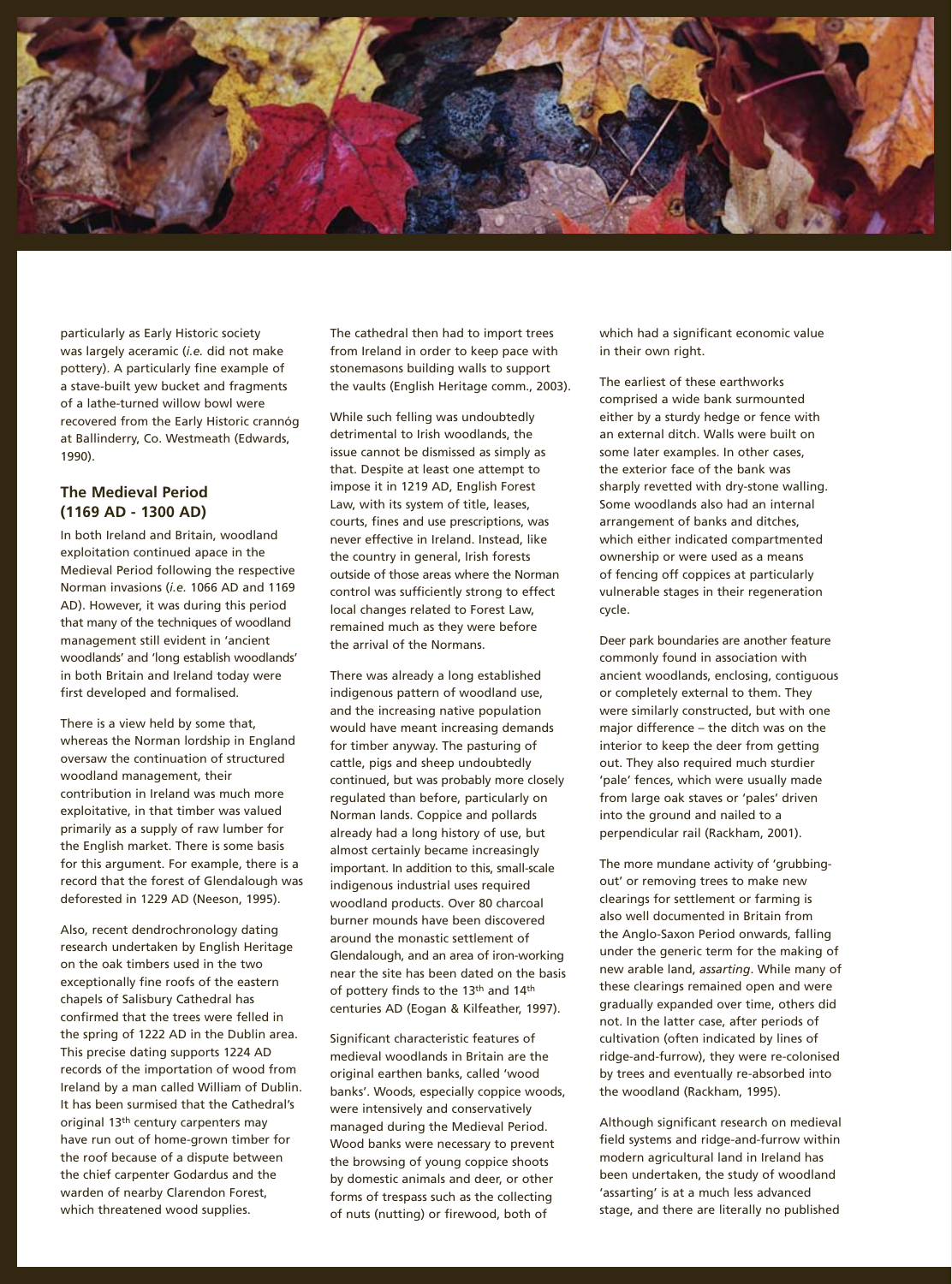

**Fig. 2: This crannóg at Loughtown Lough, Co. Leitrim, recolonised with woodland vegetation after it was abandoned. In Ireland, crannógs were common during the Early Christian Period. (Photo courtesy of the Department of the Environment, Heritage and Local Government).**



references in the main textbooks on medieval rural settlement. Similarly, there are several recorded deer parks and associated boundaries in Ireland, the most famous of which is probably the Phoenix Park, Dublin, but little work other than Rackham's work in Offaly and Waterford (Rackham, 1995) has been done on fully documenting woodland boundaries, coppice stands or pollard trees.

However, similar woodland clearance and management undoubtedly took place widely elsewhere in Ireland. Substantial volumes of wood from coppice 'stools' and pollard 'bollings' were used for wattle-and-daub houses in both native Irish and English medieval hamlets, villages and towns, as well as for more mundane uses such as firewood. In parts of England, the wood that sprung from these stools was called 'poles' and collectively they were known as 'coppice',

'underwood' or simply 'wood'. The use of similar terminology in Ireland is testified to in the Civil Survey (1654-6) (Aalen *et al*., 1997). Likely areas for the survival of coppice stands, woodland banks and associated earthworks which could be studied in the future are the woodlands adjacent to deserted medieval villages (such as Kiltinan, Co. Tipperary, and Newtown Jerpoint, Co. Kilkenny) or on the numerous demesnes and parklands which evolved from Anglo-Norman manors.

In England, another feature of woodland management were holly woods, or what were called 'holly hags', 'holly holts' or 'hollins'. These were carefully managed as a source of winter fodder for farm stock and were undoubtedly exploited in a similar fashion in Ireland. Although certain Irish scholars have cautioned against the mistranslation

of the word *cuilleann* (meaning a steep unbroken slope) and *cuileann* (holly), holly does appear in placenames such as Moycullen or *Maigh Cuilinn* (Plain of Holly), Co. Galway (Flanagan & Flanagan, 2002; MacCoitir, 2003).

### **The Late Medieval Period (1300-1600 AD) and post-Medieval Periods**

A further significant development in the Late Medieval Period in both Britain and Ireland was the increase in iron-working. The process took a major leap forward in the mid 16<sup>th</sup> century across Europe with the invention of the blast furnace (McNeill, 1990; Trinder, 1992). By the mid 17<sup>th</sup> century, ironworks were recorded at over 150 locations around Ireland, some of which were industrial in scale. Very large works are recorded at Draperstown, Co. Derry, Mountrath, Co. Laois, Drumshanbo, Co. Leitrim, and Enniscorthy, Co. Wexford, all of which were areas relatively close in proximity to major outcrops of iron ores as well as major woodlands (Neeson, 1995; Rackham, 2001). The whole of north Antrim has significant deposits of interbasaltic laterite ores, while both the Lough Allen area and the whole of metalliferous Wicklow is rich in haematite, siderite and pyrite ores (Scott, 1991).

The smelting of the iron ores required significant volumes of charcoal, produced by the controlled burning of coppiced wood. The latter, when first cut, was stacked in piles known as 'cords' eight feet long and four feet wide. This is the source of the term 'cordwood'. The charcoal burning process itself involved clearing an area and creating a shallow depression, usually about 5 m in diameter. A central flue was then constructed, built from either a single coppice pole or by means of a triangular framework of poles. The remaining cordwood was then carefully arranged around this, until a stack approximately 5 m in diameter and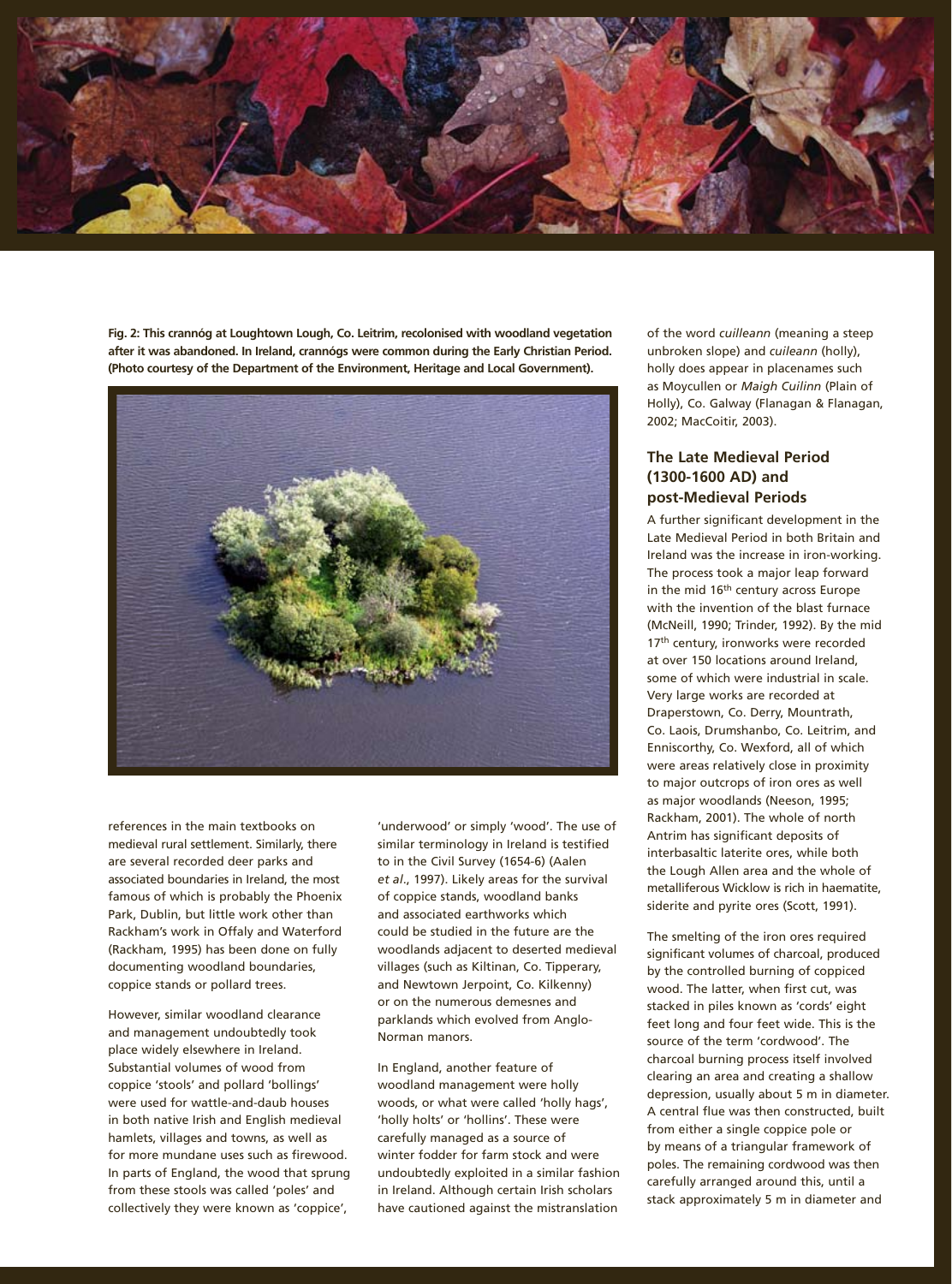

**Fig 3: This stone row (Brockagh Lower, Co. Leitrim) may appear to be insignificant to the casual observer. Archaeological expertise should be employed whenever unusual artefacts are encountered during woodland management surveys and/or operations. (Photo courtesy of the Department of the Environment, Heritage and Local Government).**



2 m high was built. After this, the stack was covered by straw, grass, bracken and turfs, followed by dust and ashes left over from previous burns. Finally, red-hot coals were dropped down the flue, and once the stack was alight the flue was sealed. To ensure the stack burned consistently, the 'colliers' remained in constant attendance, sealing up any holes that appeared in the turf covering or moving wind breaks to prevent excessive burn on the side of the prevailing wind (Jones, 2003).

In addition to the use of coppiced wood in ironworks, other demands on native forests in the late 16<sup>th</sup> and early 17<sup>th</sup> century included the glass-working and cooperage industries, and shipbuilding. It is thought that glass-working was less dependent on fuel wood as ironworks, but ash trees were especially important for the alkali. Major glassworks were built at Birr, Co. Offaly, and there are other townlands in the county whose names are derived from 'glasshouses'. There is extensive documentary evidence

for cooperage in Derry, Cork and Wexford. This industry required large numbers of wooden staves to manufacture wine casks and other barrels, and in tandem with iron-working, has been cited by both contemporary and later sources as one of the major contributing factors in the decline of native Irish woodland in the early 17<sup>th</sup> century (McCracken, 1971).

By the time of the death of Elizabeth I in 1603 AD, tree cover in Ireland was diminished to the extent that, according to estimates, woodland cover accounted for no more that 12.5%, and as low as 2%, of the land area. At the same time, both merchant and naval shipbuilding, although never practiced on the scale it was in Britain, also increased in Ireland. Timber for ships was exported to England from Waterford in 1608 AD, and the East India Company is known to have established a yard at Dundaniel in Cork some time before 1613 AD (Neeson, 1995).

However, despite the large scale felling involved in all of these industries, legal prohibitions on cage-work houses and wattling to preserve the remaining timber and coppice sources, and the encouragement of replanting, Rackham (2001) argues against the idea that large scale felling was the main cause of deforestation. He notes that, despite the proximity of many ironworks to major woodlands, these woodlands do not appear to have been substantially diminished throughout the 17<sup>th</sup> and 18<sup>th</sup> centuries. Rather, the careful management of the resource seems to have been the norm and in many cases, it appears as if it was the very presence of the iron-working industry that ensured the retention of the woodland. Furthermore, he suggests that the real destroyer of woods was agriculture and the four-fold increase in population on the island between 1700 and 1840 AD.

The full story probably falls somewhere between both hypotheses, and simplistic models will not suffice. In any case, any appreciable areas of forest still extant in Ireland in 1600 AD were gone by 1800 AD (Neeson, 1995). From the mid 18th century onwards, many large landowners, especially those on estates and demesnes, were encouraged to improve their lands by planting trees, and did so hoping also to gain a long term economic benefit from their managed exploitation. The change in aesthetic tastes away from manicured gardens to 'landscape parks' also resulted in the planting of many small woods and copses. From 1740 AD onwards, the Royal Dublin Society awarded prizes and medals for planting trees, and also nominated suitable species. In total, an estimated 53,000 ha were planted in private woodlands in the 18th century.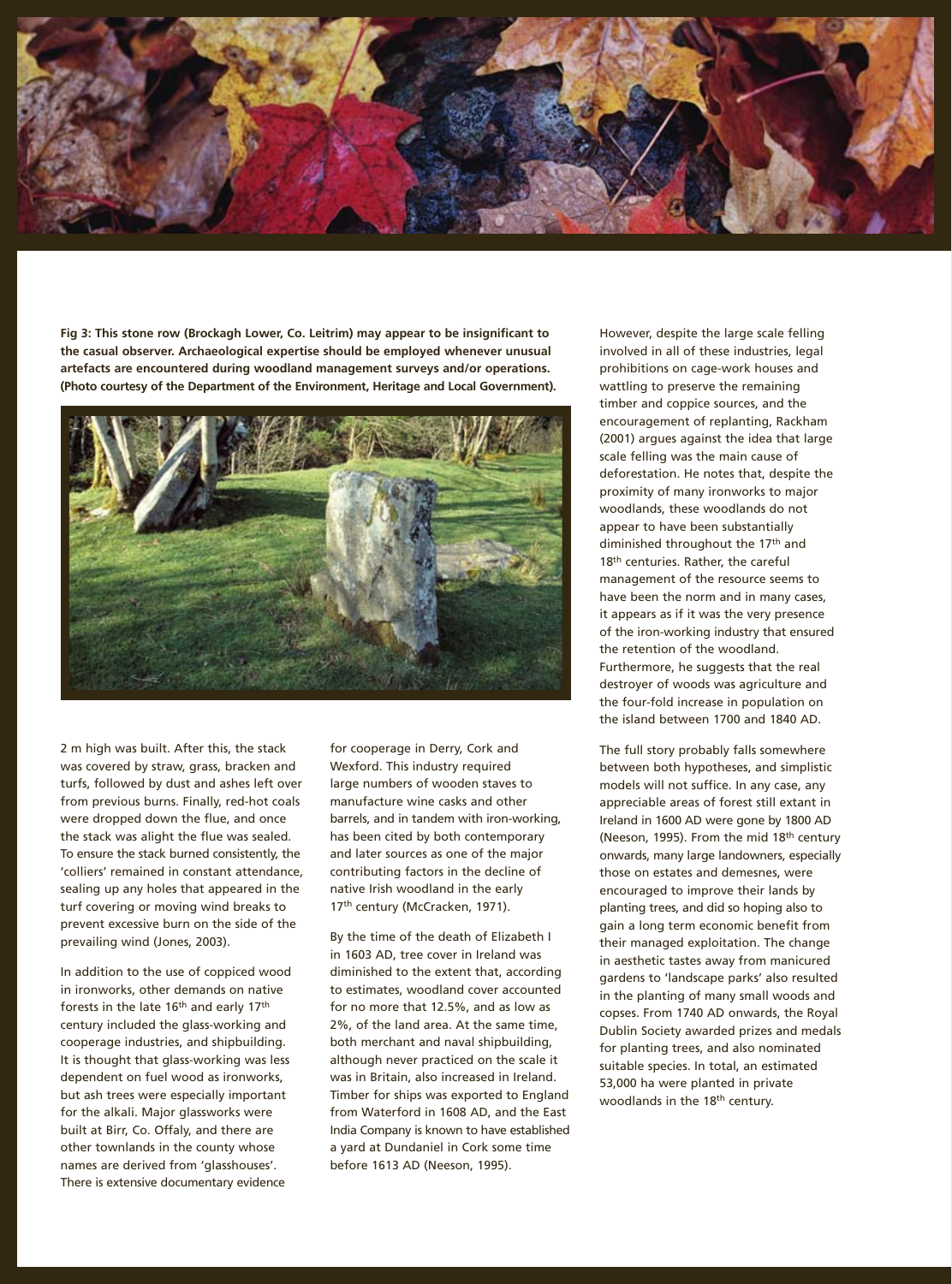

Initially the bulk of the trees planted were broadleaves, with a particular emphasis on oak. However, as the century wore on, an increasing proportion of coniferous trees were planted. By 1841 AD, some 140,000 ha had been planted, with conifers representing some 7% and mixed plantations 80%. This process of 'coniferisation' of woodlands continued into the early 20th century, and many of the remaining demesne woodlands were either extended or replaced with what was regarded at the time as being more desirable exotic species (Aalen *et al*., 1997).

# **CONCLUSION**

It is evident that woodland development and composition have been radically altered through the ages by human impact, particularly with the advent of agriculture some 6,000 years ago. Surviving woodland today almost certainly bears little resemblance to primeval woodland in terms of their structural and species diversity. The course of woodland development has been changed through activities such as clearance followed by recolonisation of secondary woodland, the imposition of silvicultural management systems and periodic felling. Even woodlands with very long continuity spanning four or more centuries, *i.e.* ancient woodlands, have almost certainly been impacted significantly in the past, to the extent that subsequent successional patterns have been greatly affected.

When determining current and future management requirements of individual woodlands, it is important to ascertain as far as possible the woodland history, as this will have a bearing on the detailed management plan. Although it is not feasible to account for many of the most important historical activities to have impacted on any particular woodland, any evidence of human impact (such as management, felling, coppicing, the construction of ditches, etc.) should be noted and used to determine the most appropriate management prescription.

In addition, management should not interfere with archaeological remains (Fig. 3). Such remains should be clearly mapped, and management must incorporate the requirements set out in the Forest Service *Forestry and Archaeology Guidelines and Forest Harvesting and the Environment Guidelines*, as well as any other specific conditions attached to a letter of approval for grant aid, consent to afforest, felling licences, etc.

### ACKNOWLEDGEMENTS

Woodlands of Ireland would like to thank the following for the contributions made toward realising this information note: Emmet Byrnes, for compilation, and Kevin Collins, for editorial comments. Photos courtesy of the Forest Service and Woodlands of Ireland unless otherwise stated.